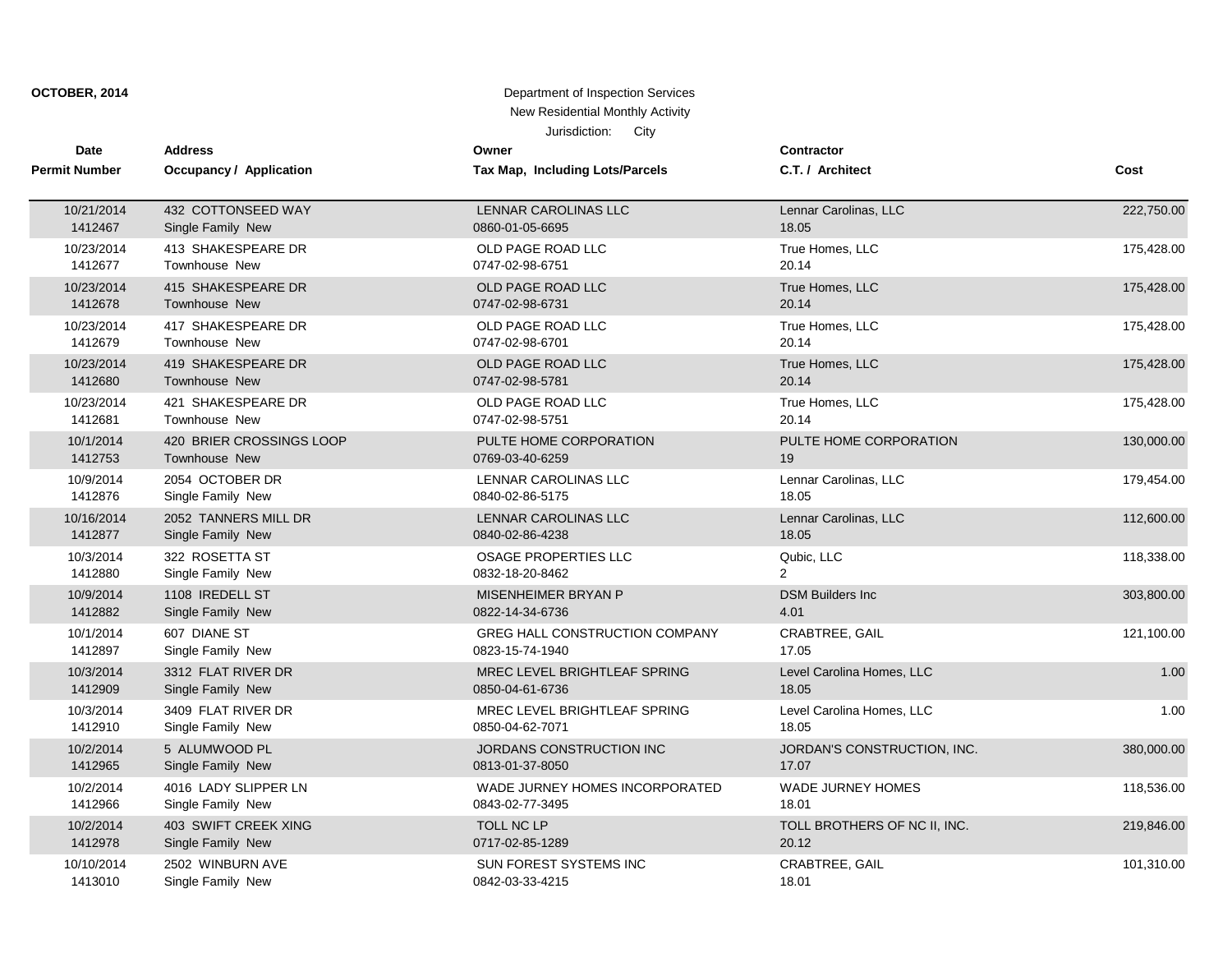| <b>Date</b>           | <b>Address</b>                          | Owner                                           | <b>Contractor</b>                 |            |
|-----------------------|-----------------------------------------|-------------------------------------------------|-----------------------------------|------------|
| <b>Permit Number</b>  | <b>Occupancy / Application</b>          | Tax Map, Including Lots/Parcels                 | C.T. / Architect                  | Cost       |
| 10/20/2014            | 3305 FLAT RIVER DR                      | MREC LEVEL BRIGHTLEAF SPRING                    | Level Carolina Homes, LLC         | 297,330.00 |
| 1413012               | Single Family New                       | 0850-04-61-3765                                 | 18.05                             |            |
| 10/20/2014<br>1413013 | 3306 FLAT RIVER DR<br>Single Family New | MREC LEVEL BRIGHTLEAF SPRING<br>0850-04-61-4672 | Level Carolina Homes, LLC         | 230,208.00 |
| 10/5/2014             | 3310 FLAT RIVER DR                      | LEVEL CAROLINA HOMES LLC                        | Level Carolina Homes, LLC         | 230,208.00 |
| 1413014               | Single Family New                       | 0850-04-61-5781                                 | 18.05                             |            |
| 10/20/2014            | 3312 FLAT RIVER DR                      | MREC LEVEL BRIGHTLEAF SPRING                    | Level Carolina Homes, LLC         | 160,000.00 |
| 1413015               | Single Family New                       | 0850-04-61-6736                                 | 18.05                             |            |
| 10/20/2014            | 3406 FLAT RIVER DR                      | LEVEL CAROLINA HOMES LLC                        | Level Carolina Homes, LLC         | 193,974.00 |
| 1413017               | Single Family New                       | 0850-04-61-7854                                 | 18.05                             |            |
| 10/20/2014            | 3415 FLAT RIVER DR                      | MREC LEVEL BRIGHTLEAF SPRING                    | Level Carolina Homes, LLC         | 121,500.00 |
| 1413018               | Single Family New                       | 0850-04-62-9030                                 | 18.05                             |            |
| 10/20/2014            | 3418 FLAT RIVER DR                      | LEVEL CAROLINA HOMES LLC                        | Level Carolina Homes, LLC         | 193,974.00 |
| 1413019               | Single Family New                       | 0850-04-71-0814                                 | 18.05                             |            |
| 10/5/2014             | 1222 HORNE CREEK DR                     | PULTE HOME CORPORATION                          | PULTE HOME CORPORATION            | 260,634.00 |
| 1413021               | Single Family New                       | 0769-03-44-3255                                 | 19                                |            |
| 10/5/2014             | 1603 HORNE CREEK DR                     | PULTE HOME CORPORATION                          | PULTE HOME CORPORATION            | 179,190.00 |
| 1413022               | Single Family New                       | 0769-01-45-5553                                 | 19                                |            |
| 10/5/2014             | 2050 TANNERS MILL DR                    | LENNAR CAROLINAS LLC                            | Lennar Carolinas, LLC             | 154,242.00 |
| 1413024               | Single Family New                       | 0840-02-86-3299                                 | 18.05                             |            |
| 10/5/2014             | 2051 TANNERS MILL RD                    | <b>LENNAR CAROLINAS LLC</b>                     | Lennar Carolinas, LLC             | 152,658.00 |
| 1413025               | Single Family New                       | 0840-02-86-4406                                 | 18.05                             |            |
| 10/5/2014             | 2053 TANNERS MILL RD                    | LENNAR CAROLINAS LLC                            | Lennar Carolinas, LLC             | 154,242.00 |
| 1413026               | Single Family New                       | 0840-02-86-4446                                 | 18.05                             |            |
| 10/5/2014             | 911 SOUTH ST                            | <b>CITY OF DURHAM</b>                           | WALLACE, B. DESIGN & CONSTRUCTION | 102,000.00 |
| 1413027               | Single Family New                       | 0821-16-73-9416                                 | 12.01                             |            |
| 10/16/2014            | 428 COTTONSEED WAY                      | <b>LENNAR CAROLINAS LLC</b>                     | Lennar Carolinas, LLC             | 173,400.00 |
| 1413040               | Single Family New                       | 0860-01-05-8639                                 | 18.05                             |            |
| 10/16/2014            | 437 COTTONSEED WAY                      | LENNAR CAROLINAS LLC                            | Lennar Carolinas, LLC             | 172,700.00 |
| 1413041               | Single Family New                       | 0860-01-05-9428                                 | 18.05                             |            |
| 10/5/2014             | 2055 TANNERS MILL RD                    | <b>LENNAR CAROLINAS LLC</b>                     | Lennar Carolinas, LLC             | 122,400.00 |
| 1413042               | Single Family New                       | 0840-02-86-4486                                 | 18.05                             |            |
| 10/7/2014             | 223 EL PASO AVE                         | <b>MREC BRIGHTLEAF LLC</b>                      | THE DREES HOMES COMPANY           | 212,878.00 |
| 1413043               | Single Family New                       | 0850-03-22-9188                                 | 18.05                             |            |
| 10/5/2014             | 1004 MIDTOWNE WAY                       | HHHUNT MERIDIAN DURHAM LLC                      | HHHunt Homes Raleigh-Durham, LLC  | 93,356.00  |
| 1413044               | <b>Townhouse New</b>                    | 0728-02-76-9294                                 | 20.14                             |            |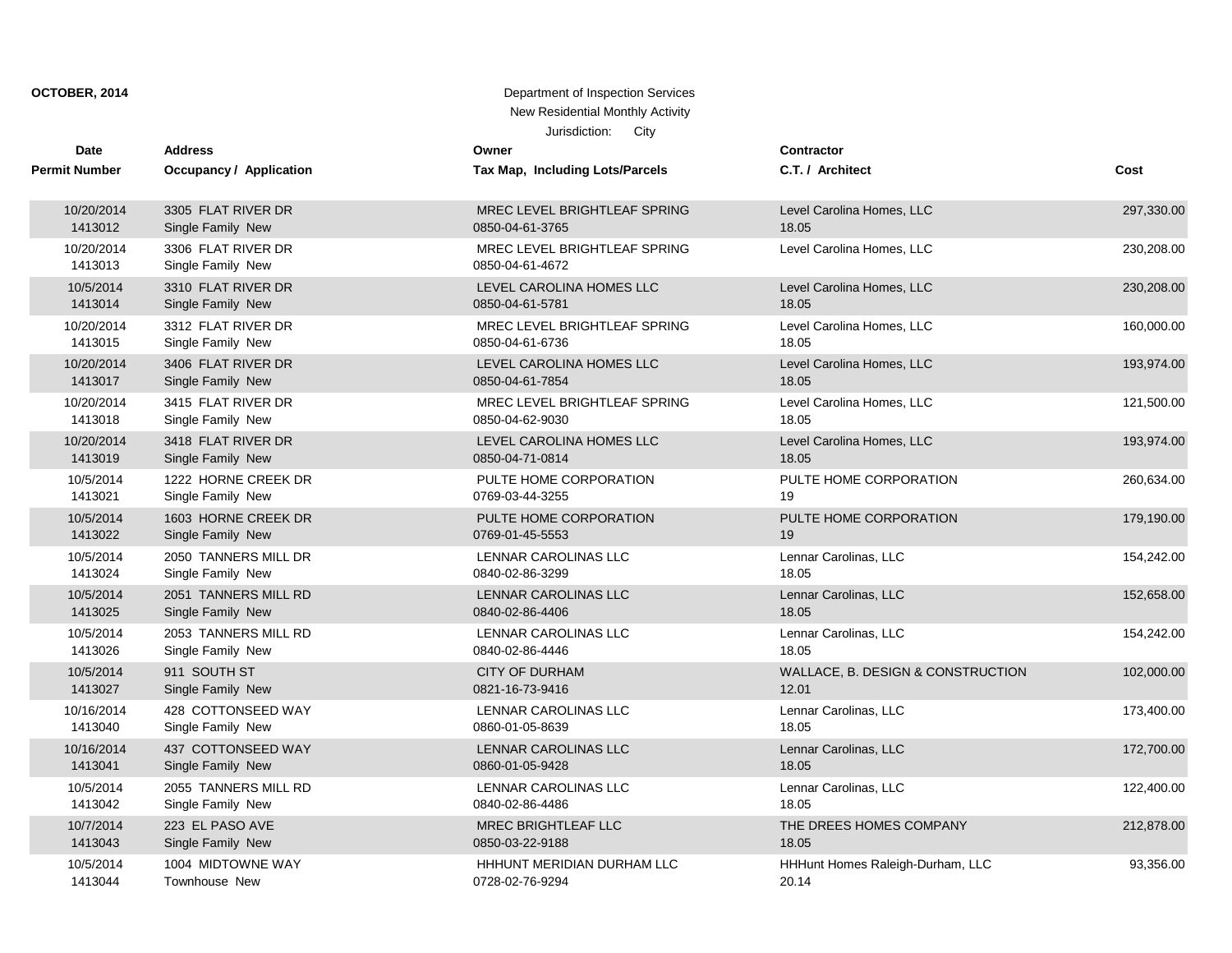| <b>Date</b>          | <b>Address</b>           | Owner                           | <b>Contractor</b>                   |            |
|----------------------|--------------------------|---------------------------------|-------------------------------------|------------|
| <b>Permit Number</b> | Occupancy / Application  | Tax Map, Including Lots/Parcels | C.T. / Architect                    | Cost       |
| 10/5/2014            | 1006 MIDTOWNE WAY        | HHHUNT MERIDIAN DURHAM LLC      | HHHunt Homes Raleigh-Durham, LLC    | 87,535.00  |
| 1413045              | Townhouse New            | 0728-02-86-0202                 | 20.14                               |            |
| 10/5/2014            | 1008 MIDTOWNE WAY        | HHHUNT MERIDIAN DURHAM LLC      | HHHunt Homes Raleigh-Durham, LLC    | 84,487.00  |
| 1413046              | Townhouse New            | 0728-02-86-0211                 | 20.14                               |            |
| 10/7/2014            | 1010 MIDTOWNE WAY        | HHHUNT MERIDIAN DURHAM LLC      | HHHunt Homes Raleigh-Durham, LLC    | 86,767.00  |
| 1413047              | <b>Townhouse New</b>     | 0728-02-86-0139                 | 20.14                               |            |
| 10/7/2014            | 1012 MIDTOWNE WAY        | HHHUNT MERIDIAN DURHAM LLC      | HHHunt Homes Raleigh-Durham, LLC    | 87,128.00  |
| 1413048              | Townhouse New            | 0728-02-86-0148                 | 20.14                               |            |
| 10/7/2014            | 1014 MIDTOWNE WAY        | HHHUNT MERIDIAN DURHAM LLC      | HHHunt Homes Raleigh-Durham, LLC    | 93,356.00  |
| 1413049              | Townhouse New            | 0728-02-86-0156                 | 20.14                               |            |
| 10/7/2014            | 1007 MIDTOWNE WAY        | HHHUNT MERIDIAN DURHAM LLC      | HHHunt Homes Raleigh-Durham, LLC    | 93,247.00  |
| 1413050              | Townhouse New            | 0728-02-86-1310                 | 20.14                               |            |
| 10/7/2014            | 1009 MIDTOWNE WAY        | HHHUNT MERIDIAN DURHAM LLC      | HHHunt Homes Raleigh-Durham, LLC    | 84,487.00  |
| 1413051              | Townhouse New            | 0728-02-86-1238                 | 20.14                               |            |
| 10/7/2014            | 1011 MIDTOWNE WAY        | HHHUNT MERIDIAN DURHAM LLC      | HHHunt Homes Raleigh-Durham, LLC    | 86,767.00  |
| 1413052              | Townhouse New            | 0728-02-86-1246                 | 20.14                               |            |
| 10/7/2014            | 1013 MIDTOWNE WAY        | HHHUNT MERIDIAN DURHAM LLC      | HHHunt Homes Raleigh-Durham, LLC    | 87,535.00  |
| 1413053              | Townhouse New            | 0728-02-86-1265                 | 20.14                               |            |
| 10/7/2014            | 1015 MIDTOWNE WAY        | HHHUNT MERIDIAN DURHAM LLC      | HHHunt Homes Raleigh-Durham, LLC    | 87,128.00  |
| 1413054              | Townhouse New            | 0728-02-86-1273                 | 20.14                               |            |
| 10/7/2014            | 1017 MIDTOWNE WAY        | HHHUNT MERIDIAN DURHAM LLC      | HHHunt Homes Raleigh-Durham, LLC    | 93,247.00  |
| 1413055              | <b>Townhouse New</b>     | 0728-02-86-1281                 | 20.14                               |            |
| 10/6/2014            | 454 WALSENBURG DR        | M/I HOMES OF RALEIGH LLC        | M/I HOMES OF RALEIGH LLC            | 124,000.00 |
| 1413060              | Single Family New        | 0825-03-33-6016                 | 16.03                               |            |
| 10/5/2014            | 1 MOONBEAM CT            | M/I HOMES OF RALEIGH LLC        | M/I HOMES OF RALEIGH LLC            | 113,000.00 |
| 1413065              | Single Family New        | 0825-03-32-3997                 | 16.03                               |            |
| 10/8/2014            | 632 SWIFT CREEK XING     | TOLL NC LP                      | TOLL BROTHERS OF NC II, INC.        | 199,848.00 |
| 1413074              | Single Family New        | 0717-02-75-7531                 | 20.12                               |            |
| 10/28/2014           | 15 ORVIETO WAY           | <b>MAIDA VALE LLC</b>           | Southern Distinctive Homes, LLC     | 454,542.00 |
| 1413082              | Single Family New        | 0709-03-02-2684                 | 20.18                               |            |
| 10/24/2014           | 4821 REVERE RD           | DAVIS STEPHEN K                 | Carolina Custom Homes of Burlington | 97,812.00  |
| 1413086              | Single Family New        | 0728-04-62-5170                 | 20.13                               |            |
| 10/14/2014           | 3404 FLAT RIVER DR       | LEVEL CAROLINA HOMES LLC        | Level Carolina Homes, LLC           | 121,500.00 |
| 1413089              | Single Family New        | 0850-04-61-6892                 | 18.05                               |            |
| 10/10/2014           | 1509 BLOOMSBURY MANOR DR | PULTE HOME CORPORATION          | PULTE HOME CORPORATION              | 163,086.00 |
| 1413091              | Single Family New        | 0769-01-45-3537                 | 19                                  |            |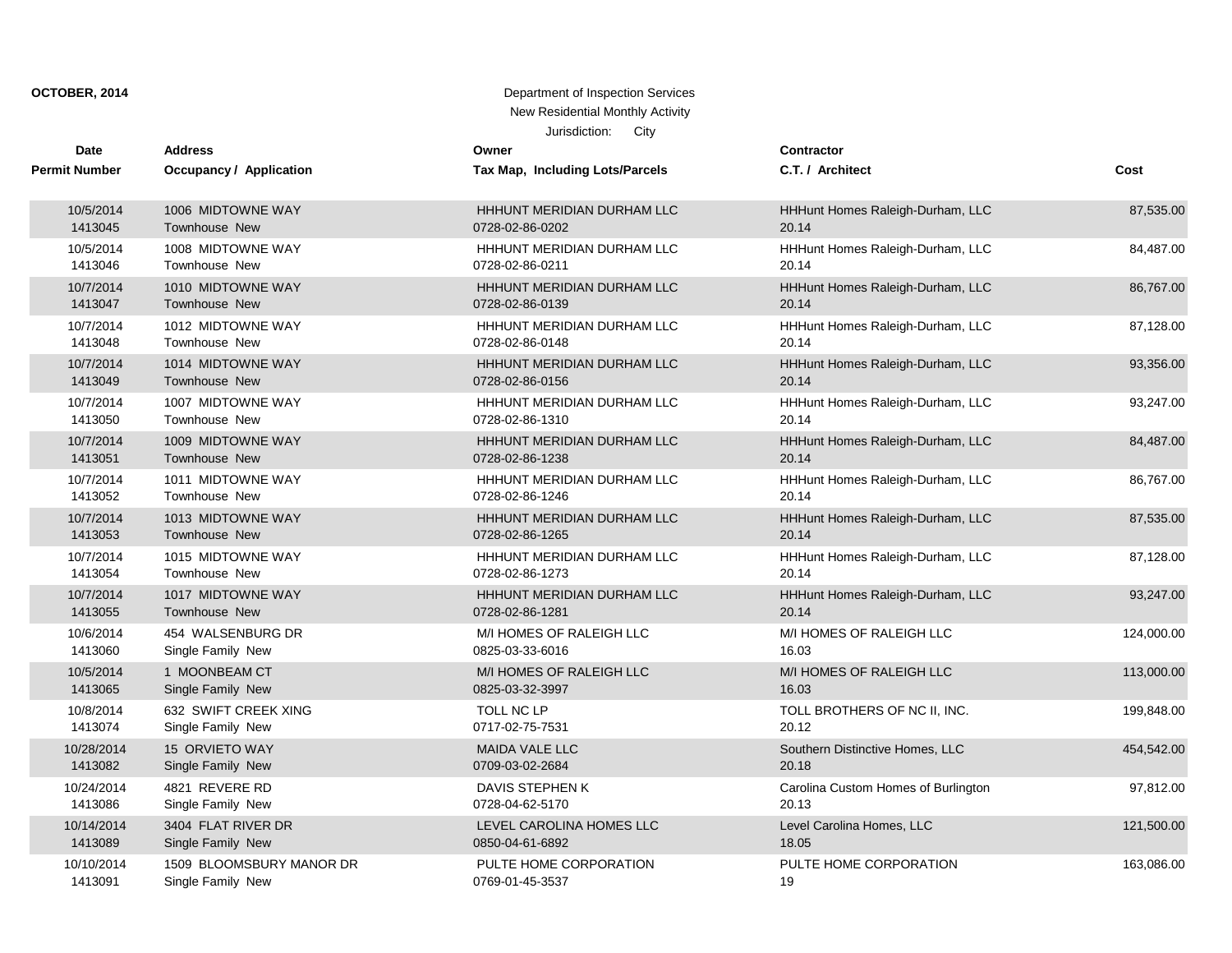| Date                 | <b>Address</b>                 | Owner                           | <b>Contractor</b>         |            |
|----------------------|--------------------------------|---------------------------------|---------------------------|------------|
| <b>Permit Number</b> | <b>Occupancy / Application</b> | Tax Map, Including Lots/Parcels | C.T. / Architect          | Cost       |
| 10/10/2014           | 1114 HINES FOREST DR           | PULTE HOME CORPORATION          | PULTE HOME CORPORATION    | 132,990.00 |
| 1413092              | Single Family New              | 0769-01-45-4762                 | 19                        |            |
| 10/16/2014           | 1224 HORNE CREEK DR            | PULTE HOME CORPORATION          | PULTE HOME CORPORATION    | 269,346.00 |
| 1413093              | Single Family New              | 0769-03-44-3381                 | 19                        |            |
| 10/16/2014           | 109 BRIER CROSSINGS LOOP       | PULTE HOME CORPORATION          | PULTE HOME CORPORATION    | 130,000.00 |
| 1413094              | <b>Townhouse New</b>           | 0769-03-41-6522                 | 19                        |            |
| 10/16/2014           | 111 BRIER CROSSINGS LOOP       | PULTE HOME CORPORATION          | PULTE HOME CORPORATION    | 130,000.00 |
| 1413095              | <b>Townhouse New</b>           | 0769-03-41-6542                 | 19                        |            |
| 10/16/2014           | 113 BRIER CROSSINGS LOOP       | PULTE HOME CORPORATION          | PULTE HOME CORPORATION    | 130,000.00 |
| 1413096              | <b>Townhouse New</b>           | 0769-03-41-6562                 | 19                        |            |
| 10/16/2014           | 115 BRIER CROSSINGS LOOP       | PULTE HOME CORPORATION          | PULTE HOME CORPORATION    | 130,000.00 |
| 1413097              | <b>Townhouse New</b>           | 0769-03-41-6592                 | 19                        |            |
| 10/16/2014           | 117 BRIER CROSSINGS LOOP       | PULTE HOME CORPORATION          | PULTE HOME CORPORATION    | 130,000.00 |
| 1413098              | <b>Townhouse New</b>           | 0769-03-41-7512                 | 19                        |            |
| 10/16/2014           | 119 BRIER CROSSINGS LOOP       | PULTE HOME CORPORATION          | PULTE HOME CORPORATION    | 130,000.00 |
| 1413099              | <b>Townhouse New</b>           | 0769-03-41-7532                 | 19                        |            |
| 10/16/2014           | 1716 ARROWHEAD DR              | S L FRASHER LLC                 | FRASHER, S.L., LLC        | 170,480.00 |
| 1413125              | Single Family New              | 0812-08-88-7490                 | 4.01                      |            |
| 10/24/2014           | 1720 ARROWHEAD DR              | S L FRASHER LLC                 | FRASHER, S.L., LLC        | 170,480.00 |
| 1413126              | Single Family New              | 0812-08-88-7476                 | 4.01                      |            |
| 10/16/2014           | 1724 ARROWHEAD DR              | <b>BERRY STEVEN G</b>           | FRASHER, S.L., LLC        | 170,480.00 |
| 1413127              | Single Family New              | 0812-08-88-7562                 | 4.01                      |            |
| 10/17/2014           | 3411 FLAT RIVER DR             | LEVEL CAROLINA HOMES LLC        | Level Carolina Homes, LLC | 121,500.00 |
| 1413134              | Single Family New              | 0850-04-62-8031                 | 18.05                     |            |
| 10/20/2014           | 2804 OMAH ST                   | DEER TRACK LAND CORPORATION     | PENNY, GARY WAYNE         | 78,870.00  |
| 1413137              | Single Family New              | 0823-17-01-4224                 | 17.05                     |            |
| 10/23/2014           | 109 NORTHERN SHRIKE CT         | ELD CARDINAL OAKS LLC           | Level Carolina Homes, LLC | 112,250.00 |
| 1413147              | Single Family New              | 0852-01-45-7717                 | 18.04                     |            |
| 10/23/2014           | 133 KINNAKEET DR               | ELD CARDINAL OAKS LLC           | Level Carolina Homes, LLC | 112,250.00 |
| 1413148              | Single Family New              | 0852-01-46-5071                 | 18.04                     |            |
| 10/15/2014           | 123 PLANO DR                   | <b>MREC BRIGHTLEAF LLC</b>      | THE DREES HOMES COMPANY   | 272,712.00 |
| 1413152              | Single Family New              | 0850-03-22-4943                 | 18.05                     |            |
| 10/23/2014           | 107 NORTHERN SHRIKE CT         | ELD CARDINAL OAKS LLC           | Level Carolina Homes, LLC | 112,250.00 |
| 1413154              | Single Family New              | 0852-01-45-6779                 | 18.04                     |            |
| 10/23/2014           | 202 KINNAKEET DR               | ELD CARDINAL OAKS LLC           | Level Carolina Homes, LLC | 112,250.00 |
| 1413157              | Single Family New              | 0852-01-45-4839                 | 18.04                     |            |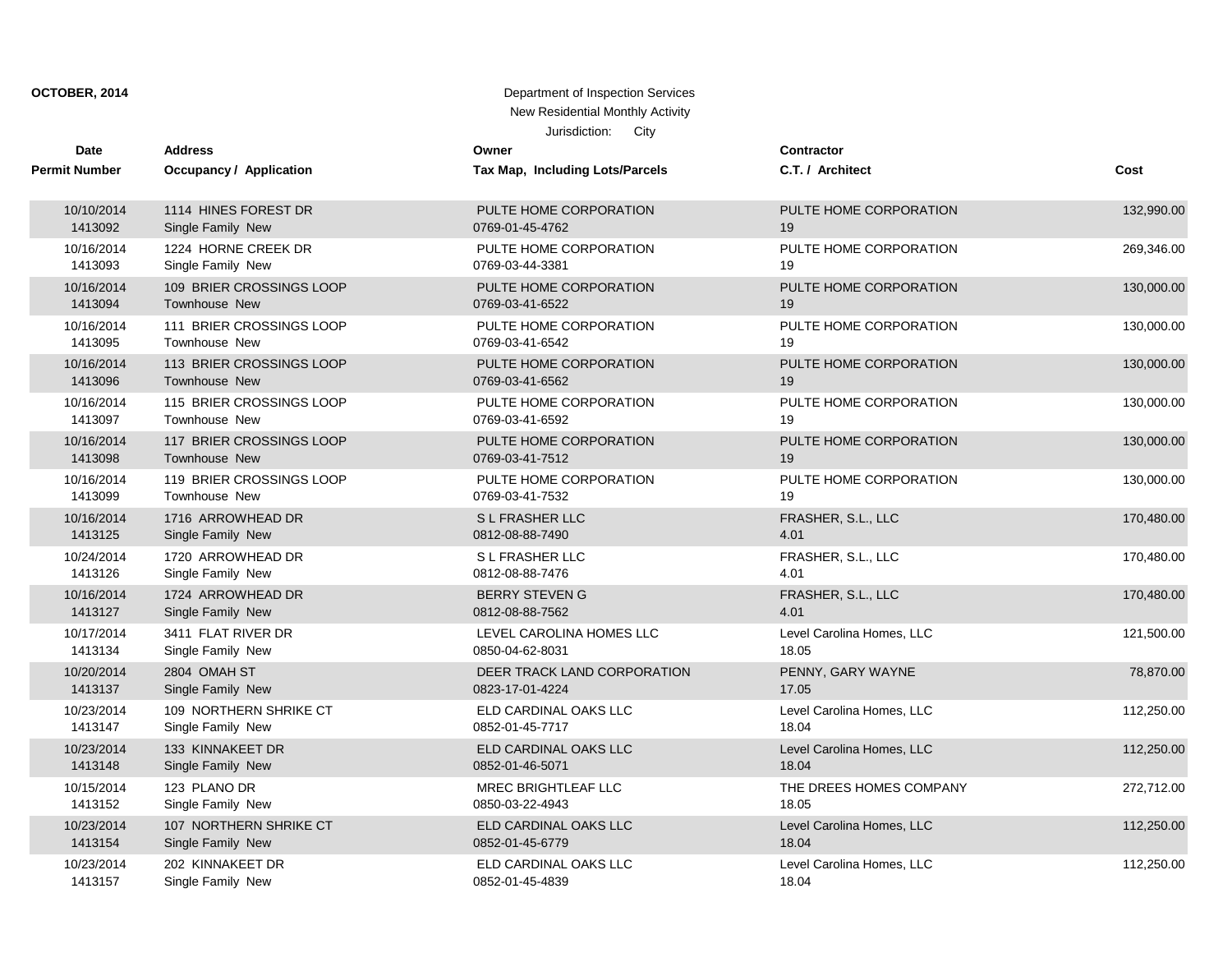| Date                 | <b>Address</b>          | Owner                           | <b>Contractor</b>                      |            |
|----------------------|-------------------------|---------------------------------|----------------------------------------|------------|
| <b>Permit Number</b> | Occupancy / Application | Tax Map, Including Lots/Parcels | C.T. / Architect                       | Cost       |
| 10/15/2014           | 1108 BELVINS TRACE DR   | PULTE HOME CORPORATION          | PULTE HOME CORPORATION                 | 192,126.00 |
| 1413159              | Single Family New       | 0769-03-45-2025                 | 19                                     |            |
| 10/15/2014           | 1107 CLAY HILL WAY      | PULTE HOME CORPORATION          | PULTE HOME CORPORATION                 | 199,518.00 |
| 1413160              | Single Family New       | 0769-01-35-9027                 | 19                                     |            |
| 10/15/2014           | 1401 CLAY HILL WAY      | PULTE HOME CORPORATION          | PULTE HOME CORPORATION                 | 157,542.00 |
| 1413161              | Single Family New       | 0769-01-45-0865                 | 19                                     |            |
| 10/15/2014           | 1226 HORNE CREEK DR     | PULTE HOME CORPORATION          | PULTE HOME CORPORATION                 | 233,178.00 |
| 1413162              | Single Family New       | 0769-03-44-4318                 | 19                                     |            |
| 10/15/2014           | 1605 HORNE CREEK DR     | PULTE HOME CORPORATION          | PULTE HOME CORPORATION                 | 142,890.00 |
| 1413163              | Single Family New       | 0769-01-45-5557                 | 19                                     |            |
| 10/23/2014           | 105 NORTHERN SHRIKE CT  | ELD CARDINAL OAKS LLC           | Level Carolina Homes, LLC              | 112,250.00 |
| 1413169              | Single Family New       | 0852-01-45-6833                 | 18.04                                  |            |
| 10/23/2014           | 304 KINNAKEET DR        | ELD CARDINAL OAKS LLC           | Level Carolina Homes, LLC              | 112,250.00 |
| 1413170              | Single Family New       | 0852-01-45-4710                 | 18.04                                  |            |
| 10/21/2014           | 810 FARGO ST            | SHERRILL ROSENA                 | Roby, Inc., Andrew                     | 79,200.00  |
| 1413172              | Single Family New       | 0821-15-73-4623                 | 12.01                                  |            |
| 10/16/2014           | 610 N ELIZABETH ST      | <b>GARMAN HOMES LLC</b>         | T/A                                    | 157,476.00 |
| 1413176              | Single Family New       | 0831-05-28-4212                 | 9                                      |            |
| 10/16/2014           | 135 SHADOW HAWK DR      | STANDARD PACIFIC OF THE         | STANDARD PACIFIC OF THE CAROLINAS, LLC | 195,426.00 |
| 1413177              | Single Family New       | 0729-03-03-7942                 | 20.11                                  |            |
| 10/23/2014           | 3001 GLENN GLADE DR     | ASKEW JOHN C                    | <b>DSM Builders Inc.</b>               | 215,886.00 |
| 1413185              | Single Family New       | 0814-04-83-5031                 | 17.07                                  |            |
| 10/15/2014           | 1520 HORNE CREEK DR     | PULTE HOME CORPORATION          | PULTE HOME CORPORATION                 | 163,152.00 |
| 1413194              | Single Family New       | 0769-01-45-7201                 | 19                                     |            |
| 10/15/2014           | 1604 HORNE CREEK DR     | PULTE HOME CORPORATION          | PULTE HOME CORPORATION                 | 196,218.00 |
| 1413196              | Single Family New       | 0769-01-45-7522                 | 19                                     |            |
| 10/15/2014           | 1606 HORNE CREEK DR     | PULTE HOME CORPORATION          | PULTE HOME CORPORATION                 | 148,170.00 |
| 1413197              | Single Family New       | 0769-01-45-7527                 | 19                                     |            |
| 10/21/2014           | 1216 VICKERS AVE        | <b>DICKINSON ADAM J</b>         | FIVE HORIZONS CONSTRUCTION LLC.        | 420,000.00 |
| 1413216              | Single Family New       | 0821-15-54-9441                 | $\overline{7}$                         |            |
| 10/16/2014           | 900 SOUTH ST            | <b>B WALLACE DESIGN &amp;</b>   | WALLACE, B. DESIGN & CONSTRUCTION      | 92,000.00  |
| 1413225              | Single Family New       | 0821-16-73-7771                 | 12.01                                  |            |
| 10/16/2014           | 915 SOUTH ST            | <b>B WALLACE DESIGN &amp;</b>   | WALLACE, B. DESIGN & CONSTRUCTION      | 92,000.00  |
| 1413226              | Single Family New       | 0821-16-73-9401                 | 12.01                                  |            |
| 10/10/2014           | 915 SOUTH ST            | <b>B WALLACE DESIGN &amp;</b>   | WALLACE, B. DESIGN & CONSTRUCTION      | 8,800.00   |
| 1413227              | Single Family New       | 0821-16-73-9401                 | 12.01                                  |            |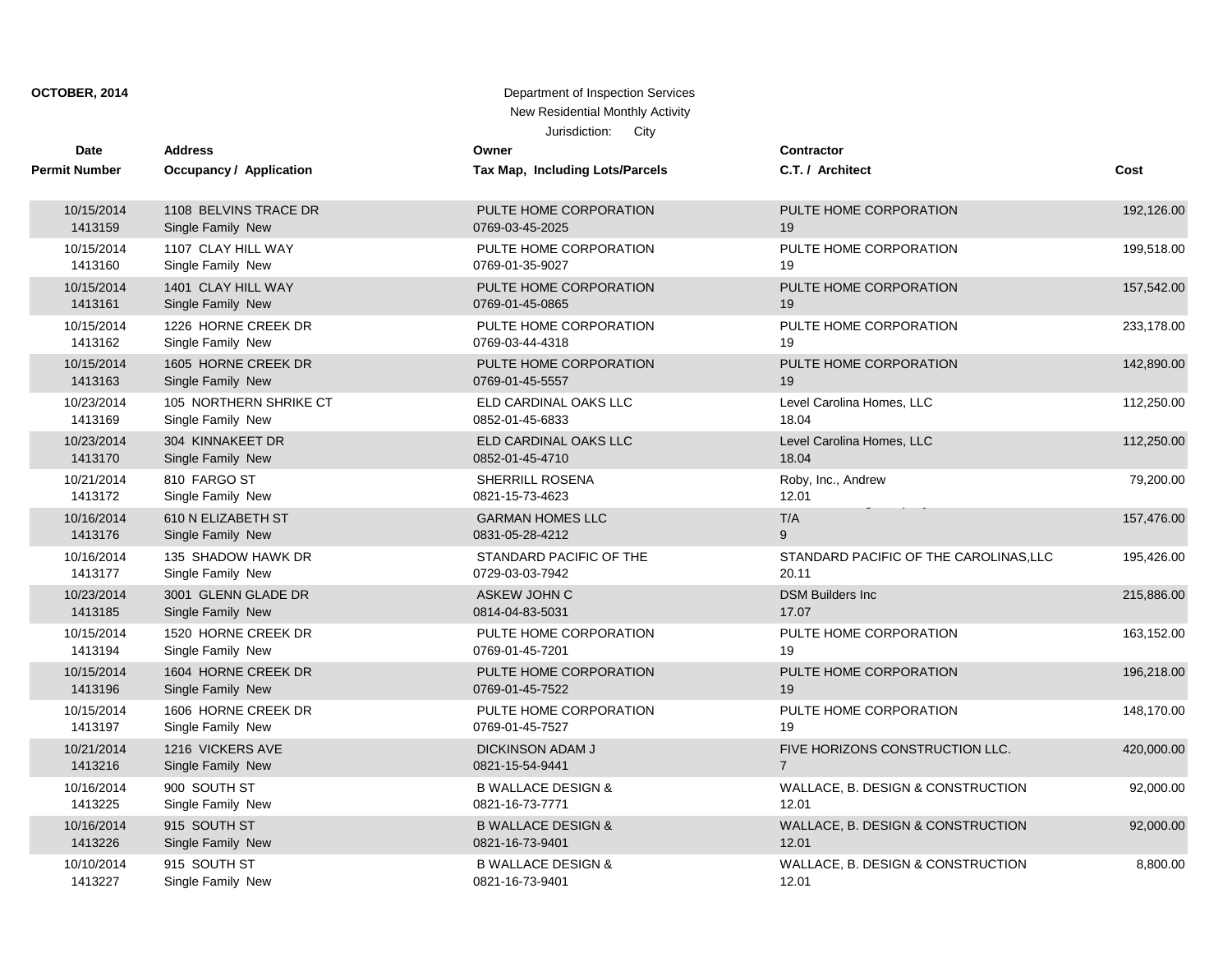| <b>Date</b>          | <b>Address</b>          | Owner                                 | <b>Contractor</b>                      |            |
|----------------------|-------------------------|---------------------------------------|----------------------------------------|------------|
| <b>Permit Number</b> | Occupancy / Application | Tax Map, Including Lots/Parcels       | C.T. / Architect                       | Cost       |
| 10/20/2014           | 1007 NORTHAMPTON RD     | <b>B WALLACE DESIGN AND</b>           | WALLACE, B. DESIGN & CONSTRUCTION      | 203,000.00 |
| 1413228              | Single Family New       | 0810-17-01-7148                       | 20.16                                  |            |
| 10/17/2014           | 1405 CLAY HILL WAY      | PULTE HOME CORPORATION                | PULTE HOME CORPORATION                 | 140,000.00 |
| 1413231              | Single Family New       | 0769-01-45-0984                       | 19                                     |            |
| 10/23/2014           | 6 WINROCK PL            | <b>LEGACY CUSTOM HOMES INC</b>        | Olmstead Homesteads, Inc.              | 361,746.00 |
| 1413235              | Single Family New       | 0816-03-23-8281                       | 17.07                                  |            |
| 10/23/2014           | 205 WINROCK PL          | <b>LAKEFIELD FARM LLC</b>             | LEGACY CUSTOM HOMES INC.               | 322,244.00 |
| 1413237              | Single Family New       | 0813-01-36-2118                       | 17.07                                  |            |
| 10/21/2014           | 836 EMBER DR            | RYLAND GROUP INC THE                  | THE RYLAND GROUP, INC.                 | 101,409.00 |
| 1413248              | Single Family New       | 0850-02-85-5304                       | 18.05                                  |            |
| 10/21/2014           | 1704 CAPSTONE DR        | MERITAGE HOMES OF THE                 | Meritage Homes of North Carolina, Inc. | 236,676.00 |
| 1413260              | Single Family New       | 0717-04-71-0232                       | 20.12                                  |            |
| 10/23/2014           | 601 MALLORY LN          | MUNGO HOMES OF NORTH CAROLINA         | Mungo Homes of North Carolina, Inc.    | 134,096.00 |
| 1413263              | <b>Townhouse New</b>    | 0728-02-58-5227                       | 20.14                                  |            |
| 10/23/2014           | 601 MALLORY LN          | MUNGO HOMES OF NORTH CAROLINA         | Mungo Homes of North Carolina, Inc.    | 133,005.00 |
| 1413264              | Townhouse New           | 0728-02-58-5208                       | 20.14                                  |            |
| 10/23/2014           | 601 MALLORY LN          | MUNGO HOMES OF NORTH CAROLINA         | Mungo Homes of North Carolina, Inc.    | 131,611.00 |
| 1413265              | <b>Townhouse New</b>    | 0728-02-58-4288                       | 20.14                                  |            |
| 10/23/2014           | 601 MALLORY LN          | MUNGO HOMES OF NORTH CAROLINA         | Mungo Homes of North Carolina, Inc.    | 127,982.00 |
| 1413266              | Townhouse New           | 0728-02-58-4259                       | 20.14                                  |            |
| 10/23/2014           | 601 MALLORY LN          | MUNGO HOMES OF NORTH CAROLINA         | Mungo Homes of North Carolina, Inc.    | 138,494.00 |
| 1413267              | Townhouse New           | 0728-02-58-4330                       | 20.14                                  |            |
| 10/23/2014           | 100 ELMSFORD ST         | <b>HEARTHSTONE MULTI-ASSET ENTITY</b> | <b>BEAZER HOMES CORP.</b>              | 128,241.00 |
| 1413268              | Single Family New       | 0850-03-14-2761                       | 18.05                                  |            |
| 10/23/2014           | 101 ELMSFORD ST         | HEARTHSTONE MULTI-ASSET ENTITY        | BEAZER HOMES CORP.                     | 129,135.00 |
| 1413269              | Single Family New       | 0850-03-14-2583                       | 18.05                                  |            |
| 10/28/2014           | 218 EL PASO AVE         | MREC BRIGHTLEAF LLC                   | THE DREES HOMES COMPANY                | 258,858.00 |
| 1413287              | Single Family New       | 0850-03-22-8378                       | 18.05                                  |            |
| 10/31/2014           | 60 HOLLY BERRY LN       | RUSTICA OAKS DEVELOPMENT LLC          | TOP NOTCH ELECTRICAL COMPANY           | 142,956.00 |
| 1413288              | Townhouse New           | 0830-04-50-0294                       | 20.14                                  |            |
| 10/31/2014           | 62 HOLLY BERRY LN       | RUSTICA OAKS DEVELOPMENT LLC          | TOP NOTCH ELECTRICAL COMPANY           | 140,712.00 |
| 1413289              | <b>Townhouse New</b>    | 0830-04-50-0281                       | 20.14                                  |            |
| 10/31/2014           | 64 HOLLY BERRY LN       | RUSTICA OAKS DEVELOPMENT LLC          | Ryan Builders-North Carolina, LLC, Dan | 142,956.00 |
| 1413290              | Townhouse New           | 0830-04-50-0189                       | 20.14                                  |            |
| 10/30/2014           | 66 HOLLY BERRY LN       | RUSTICA OAKS DEVELOPMENT LLC          | Ryan Builders-North Carolina, LLC, Dan | 140,712.00 |
| 1413291              | Townhouse New           | 0830-04-50-0178                       | 20.14                                  |            |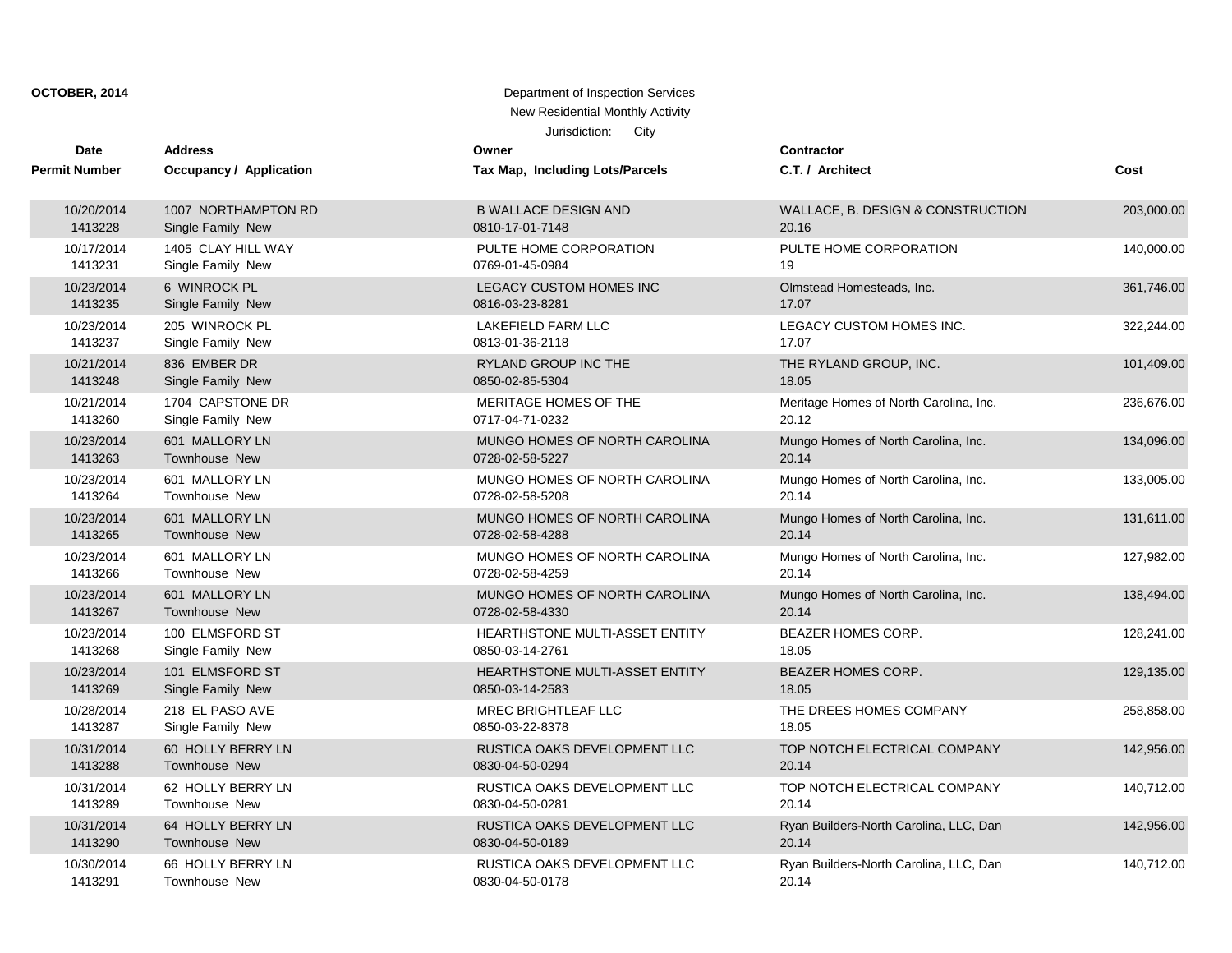| <b>Date</b>          | <b>Address</b>          | Owner                           | <b>Contractor</b>                      |            |
|----------------------|-------------------------|---------------------------------|----------------------------------------|------------|
| <b>Permit Number</b> | Occupancy / Application | Tax Map, Including Lots/Parcels | C.T. / Architect                       | Cost       |
| 10/31/2014           | 68 HOLLY BERRY LN       | RUSTICA OAKS DEVELOPMENT LLC    | Ryan Builders-North Carolina, LLC, Dan | 142,956.00 |
| 1413292              | Townhouse New           | 0830-04-50-0165                 | 20.14                                  |            |
| 10/27/2014           | 1407 CLAY HILL WAY      | PULTE HOME CORPORATION          | PULTE HOME CORPORATION                 | 150,000.00 |
| 1413304              | Single Family New       | 0769-01-45-1908                 | 19                                     |            |
| 10/27/2014           | 1110 BELVINS TRACE DR   | PULTE HOME CORPORATION          | PULTE HOME CORPORATION                 | 150,000.00 |
| 1413305              | Single Family New       | 0769-03-45-2073                 | 19                                     |            |
| 10/27/2014           | 1208 LINCOLN MILL DR    | PULTE HOME CORPORATION          | PULTE HOME CORPORATION                 | 150,000.00 |
| 1413306              | Single Family New       | 0769-03-34-8766                 | 19                                     |            |
| 10/27/2014           | 1117 HOOPER PL          | PULTE HOME CORPORATION          | PULTE HOME CORPORATION                 | 165,000.00 |
| 1413307              | Single Family New       | 0769-03-44-2548                 | 19                                     |            |
| 10/27/2014           | 129 MANNING WAY         | PULTE HOME CORPORATION          | PULTE HOME CORPORATION                 | 150,000.00 |
| 1413308              | Single Family New       | 0769-03-32-5889                 | 19                                     |            |
| 10/30/2014           | 1120 BELVINS TRACE DR   | PULTE HOME CORPORATION          | PULTE HOME CORPORATION                 | 155,000.00 |
| 1413321              | Single Family New       | 0769-03-44-4965                 | 19                                     |            |
| 10/30/2014           | 1409 CLAY HILL WAY      | PULTE HOME CORPORATION          | PULTE HOME CORPORATION                 | 150,000.00 |
| 1413322              | Single Family New       | 0769-01-46-1022                 | 19                                     |            |
| 10/31/2014           | 5320 JESSIP ST          | LENNAR CAROLINAS LLC            | Lennar Carolinas, LLC                  | 157,938.00 |
| 1413323              | Townhouse New           | 0747-02-98-8315                 | 20.14                                  |            |
| 10/31/2014           | 5322 JESSIP ST          | <b>LENNAR CAROLINAS LLC</b>     | Lennar Carolinas, LLC                  | 157,938.00 |
| 1413324              | Townhouse New           | 0747-02-98-7384                 | 20.14                                  |            |
| 10/31/2014           | 5324 JESSIP ST          | LENNAR CAROLINAS LLC            | Lennar Carolinas, LLC                  | 157,938.00 |
| 1413325              | <b>Townhouse New</b>    | 0747-02-98-7363                 | 20.14                                  |            |
| 10/31/2014           | 5326 JESSIP ST          | LENNAR CAROLINAS LLC            | Lennar Carolinas, LLC                  | 157,938.00 |
| 1413326              | Townhouse New           | 0747-02-98-7332                 | 20.14                                  |            |
| 10/31/2014           | 5328 JESSIP ST          | LENNAR CAROLINAS LLC            | Lennar Carolinas, LLC                  | 157,938.00 |
| 1413327              | Townhouse New           | 0747-02-98-7301                 | 20.14                                  |            |
| 10/31/2014           | 5330 JESSIP ST          | LENNAR CAROLINAS LLC            | Lennar Carolinas, LLC                  | 157,938.00 |
| 1413328              | <b>Townhouse New</b>    | 0747-02-98-6279                 | 20.14                                  |            |
| 10/30/2014           | 6 FLATFORD CT           | WADE JURNEY HOMES INCORPORATED  | <b>WADE JURNEY HOMES</b>               | 58,825.00  |
| 1413329              | Single Family New       | 0842-02-55-2505                 | 18.01                                  |            |
| 10/31/2014           | 1110 HINES FOREST DR    | PULTE HOME CORPORATION          | PULTE HOME CORPORATION                 | 134,772.00 |
| 1413374              | Single Family New       | 0769-01-45-3782                 | 19                                     |            |
| 10/31/2014           | 1525 PALMER HILL DR     | PULTE HOME CORPORATION          | PULTE HOME CORPORATION                 | 181,368.00 |
| 1413375              | Single Family New       | 0769-01-36-9218                 | 19                                     |            |
| 10/31/2014           | 1312 LINCOLN MILL DR    | PULTE HOME CORPORATION          | PULTE HOME CORPORATION                 | 175,296.00 |
| 1413376              | Single Family New       | 0769-03-44-2741                 | 19                                     |            |